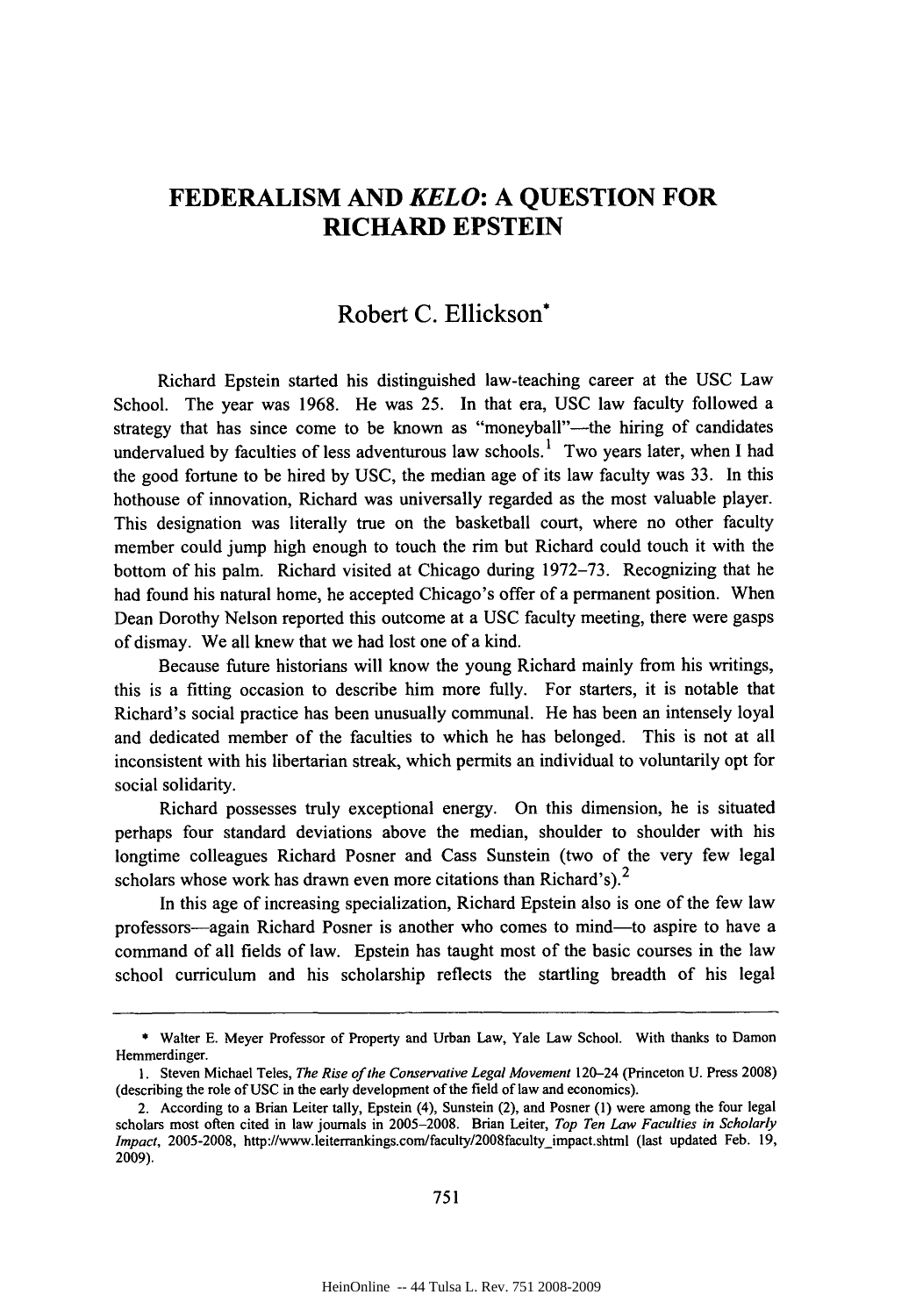knowledge.

And Richard Epstein is a man of remarkable courage. For decades, he has challenged conventional opinion on a host of topics, knowing that he would draw fierce criticism from many commentators. Although most law professors nominally support the existence of a vigorous marketplace of ideas, most feel some discomfort when they venture a nonconformist opinion. Richard, by contrast, revels in the heat of academic battle.

To readers and acquaintances who do not know him well, Richard sometimes may appear to have an excessive self-confidence. This is an affect that helps him in settings where he is outnumbered by his critics. When he is among intimates, however, one of Richard's endearing graces is a bent for self-deprecation. At USC, he used to regale us with tales of his comically inept attempts to serve tea to classmates at Oxford and to teach, in his initial class as a law teacher, the fine points of future interests. Until Richard's wife Eileen eventually attained control over his wardrobe, he would have handily won any vote taken to identify the least stylishly dressed member of the USC law faculty.

Now in his sixties, Richard still maintains an affectingly boyish and innocent air. I recall participating in a panel discussion at Yale where a social scientist who had never met him cited a recent New York Times Magazine article that had hostilely profiled Richard. $3$  The speaker stated that he hoped that all law professors were duly aware of the menace posed by this ogre amongst us. This statement immediately brought a smile to the face of every law professor on the panel. We all knew from our associations with Richard that, temperamentally, he is far more the sprite than the ogre.

#### THE EPSTEIN STYLE: THE SCHOLAR AS LONE RANGER

From the outset of his academic career, Richard has largely presented his ideas as if they were self-generated-sui generis, to use a phrase from a language that he loves. A cautious scholar starts an article by describing the previous literature on the topic at hand, and then attempts to add a modest increment to it. This is not Richard's way. He has developed a distinctive voice by starting from basic normative principles of his own choosing. To resolve basic issues in the law of torts, he looks to determine "who hit whom."<sup>4</sup> To divine "simple rules for a complex world," he has relied mostly on his own intuitions. 5 This approach, of course, has contributed to his astonishing productivity. Once Richard has determined his governing normative principles, he can quickly apply them to the issues at hand.

Richard at times does cite authority, of course, to support his choices of basic principles. Westlaw's Journals and Law Reviews (JLR) database identifies him as the author of 221 articles, a remarkable total.  $6$  Table 1 reveals the number of these articles

<sup>3.</sup> Jeffrey Rosen, *The Unregulated Offensive,* 154 N.Y. Times Mag. 42 (Apr. 17, 2005) (supplement of the N.Y. Times).

<sup>4.</sup> Richard A. Epstein, *A Theory of Strict Liability,* 2 J. Legal Stud. 151 (1973).

<sup>5.</sup> Richard A. Epstein, *Simple Rules for a Complex World* 30-36 (Harv. U. Press 1995).

<sup>6.</sup> The search was conducted on Feb. 9, 2009. The search term used was au(richard +2 epstein), which likely produced a number of false positives.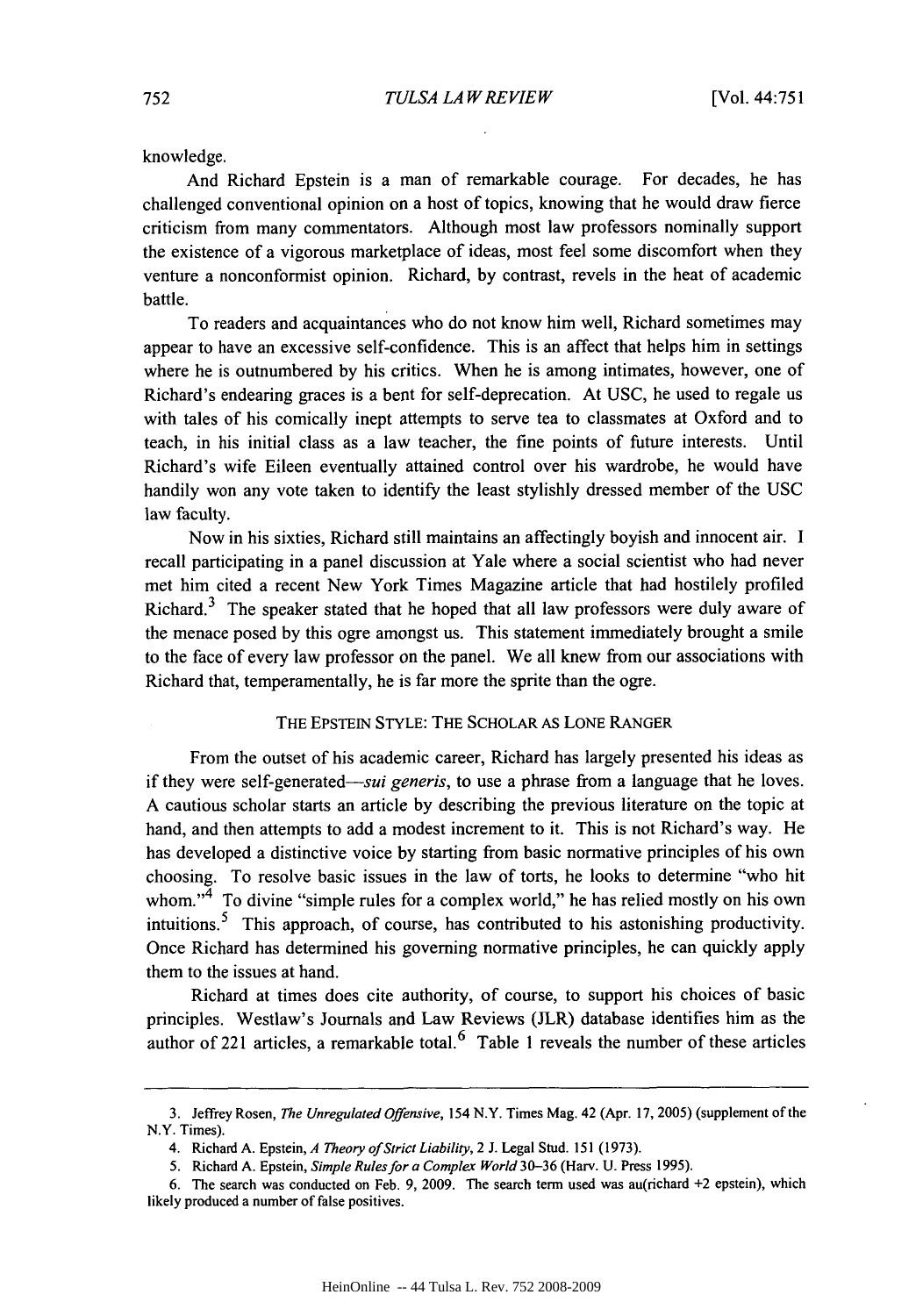that contain citations to certain authors or sources. The table confirms that Richard has a penchant for venerable authority. Of the sources that I chose for inclusion in the tallies, John Locke, cited in 67 of Richard's articles, is the runaway winner. Richard frequently cites Locke to support the notion that first possession is the prime source of private property rights, the bedrock of his system of normative entitlements. Those who know Richard's work also will not be surprised to see that Table 1 reveals that he frequently makes references to Roman law (a subject that he has taught on and off throughout his career) and to Friedrich Hayek, whom he usually cites when arguing the merits of allocating resources by means of markets as opposed to central government planning.

| <b>Author or Source</b>                                                                                                   | Number of<br><b>Citing Articles</b> |
|---------------------------------------------------------------------------------------------------------------------------|-------------------------------------|
| Some favorites                                                                                                            |                                     |
| John Locke                                                                                                                | 67                                  |
| "roman law"                                                                                                               | 39                                  |
| Friedrich Hayek                                                                                                           | 34                                  |
| William Blackstone                                                                                                        | 31                                  |
| Robert Nozick                                                                                                             | 24                                  |
| Adam Smith                                                                                                                | 21                                  |
| Some non-favorites                                                                                                        |                                     |
| Milton Friedman's<br>Capitalism and Freedom                                                                               |                                     |
| Edmund Burke                                                                                                              | 0                                   |
| <b>Table 1.</b> The Number of Epstein's 221 Articles that Include at Least<br>One Citation to Selected Authors or Sources |                                     |

Consistent with his inclination to go it alone, Richard tends to distance himself from notable conservative scholars of the generation just senior to his. Milton Friedman's famous *Capitalism and Freedom,* published when Richard was in college at Columbia, presents a powerful argument in favor of limited government and strong protection of negative liberties.<sup>7</sup> Although Richard himself endorses these same substantive positions, Table 1 demonstrates that he never elevated Friedman's book into his personal canon. Richard's writings pay somewhat more respect to Robert Nozick, a prominent libertarian and advocate of small government. 8 In *Takings,* however, Richard lumps Nozick together with John Rawls in an extended discussion of "rival theories," and takes pains to distinguish Nozick's approach from his own.<sup>9</sup>

<sup>7.</sup> Milton Friedman, *Capitalism and Freedom* (U. Chi. Press 1962).

*<sup>8.</sup> See* Robert Nozick, *Anarchy, State, and Utopia* (Basic Bks. 1974). Richard has acknowledged that Nozick "exerted much influence on my intellectual development." Richard A. Epstein, *Taking Stock of* Takings, 15 Wm. & Mary Bill Rights J. 407,419 (2006).

<sup>9.</sup> Richard A. Epstein, *Takings: Private Property and the Power of Eminent Domain* 334-38 (Harv. U. Press 1985).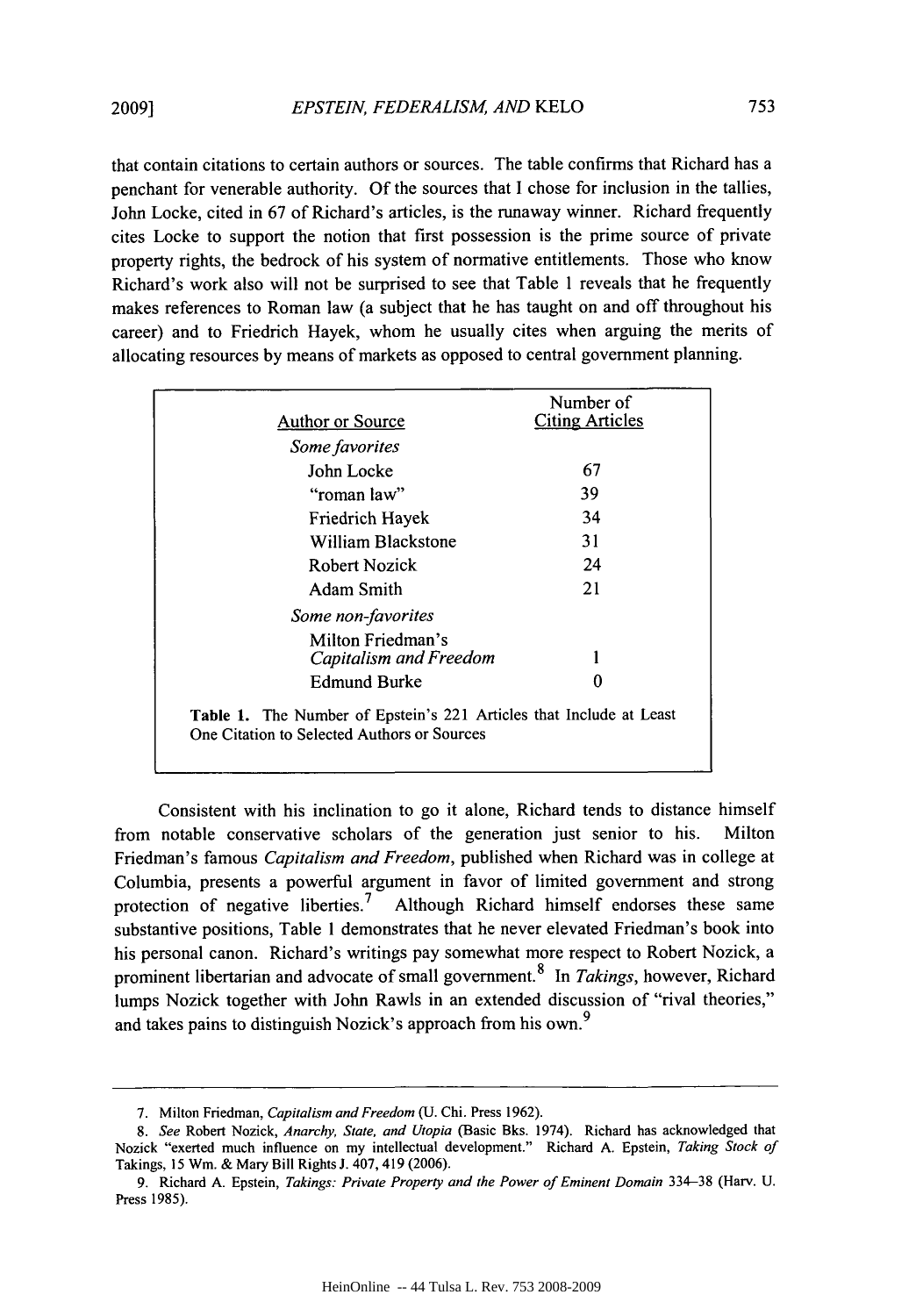#### LOCATING EPSTEIN WITHIN FOUR STRANDS OF CONSERVATIVE THOUGHT

Because Richard loves intellectual jousting, I devote the balance of this essay to posing a serious question to him. In many writings, he has severely criticized the Supreme Court's much-vilified *Kelo* decision, which held that the Public Use Clause of the Fifth Amendment did not prevent the City of New London, Connecticut, from exercising the power of eminent domain to acquire Ms. Kelo's house as part of an economic development project.10 My question is whether his position on *Kelo* is consistent with the principles one would expect to be held by a star speaker of an organization named the Federalist Society.

Richard is popularly identified as a "conservative," an imprecise word. To set up my discussion of the *Kelo* issue, I identify four political ideologies that commonly are included under this umbrella term: libertarianism, utilitarianism, Burkeanism, and federalism. On some issues, these creeds point in the same direction. On the *Kelo* issue, I argue, they do not.

According to Richard's own account, he started his scholarly career as a natural rights libertarian. His chief concern at the time was the protection of negative liberties, that is, an individual's entitlements to resist unjustifiable demands or interferences from either states or private actors. However, with the publication of *Takings* (his best-known book) in 1985, Richard's thinking took a distinctly utilitarian turn.<sup>11</sup> There he argued that "[a]ll government action must be justified as moving a society from the smaller to the larger pie."<sup>12</sup> This move was easy for him, however, because he asserted in *Takings* that "both libertarian and utilitarian justifications of individual rights ... properly understood, tend to converge in most important cases." **1 <sup>3</sup>**This has remained his position. For example, in 1998, he asserted in *Principles for a Free Society* that there is an "eerie congruence between natural law and utilitarian theories on some of the key building blocks" of legal principle.  $^{14}$ 

Richard's claim that libertarianism and utilitarianism are largely congruent has drawn forceful criticism.<sup>15</sup> For example, even if the taking of Ms. Kelo's house would

<sup>10.</sup> *Kelo* v. City of *New* London, 545 U.S. 469 (2005).

*<sup>11.</sup> See e.g.* Richard A. Epstein, *The Uneasy Marriage of Utilitarian and Libertarian Thought,* 19 Quinnipiac L. Rev. 783, 784-85 (2000) (describing his own evolution from being a devotee of abstract libertarian principles to an analyst who focuses on the consequences of alternative legal rules). Utilitarianism can be considered a strand of conservative thought because many committed utilitarians, such as Richard himself, tend to be unenthusiastic about government efforts to redistribute resources from those who have more to those who have less. See Richard A. Epstein, Standing Firm on Forbidden *Grounds,* 31 San Diego L. Rev. 1, 3 n. 5 (1994) (asserting that he vacillates between (I) opposing all redistribution from one person to another and (2) tolerating it when it would be implemented entirely through the use of general tax revenues).

<sup>12.</sup> Epstein, *supra* n. 9, at 4. In the illustration that appears on the page cited, the shift from the smaller to the larger pie is Pareto superior because the shift increases the size of each individual's slice. Elsewhere in this book, however, Richard states that a government regulation may be defensible in some instances as long as the gainers gain more than the losers lose. **Id.** at 200-01. As he notes, this is the Kaldor-Hicks definition of efficiency, and more in keeping with his utilitarian creed. **Id.**

<sup>13.</sup> **Id.** at **5.**

<sup>14.</sup> Richard A. Epstein, *Principles* of a Free Society: *Reconciling* Individual Liberty with the Common Good *II* (Basic Bks. 1998) [hereinafter Epstein, *Free Society]; see also* Richard A. Epstein, *The Utilitarian Foundations of Natural Law,* 12 Harv. J.L. & Pub. Policy 713, 716 (1989).

<sup>15.</sup> *See e.g.* Larry Alexander & Maimon Schwarzschild, *The Uncertain Relationship Between Libertarianism and Utilitarianism,* 19 Quinnipiac L. Rev. 657 (2000); Eric R. Claeys, Takings: *An*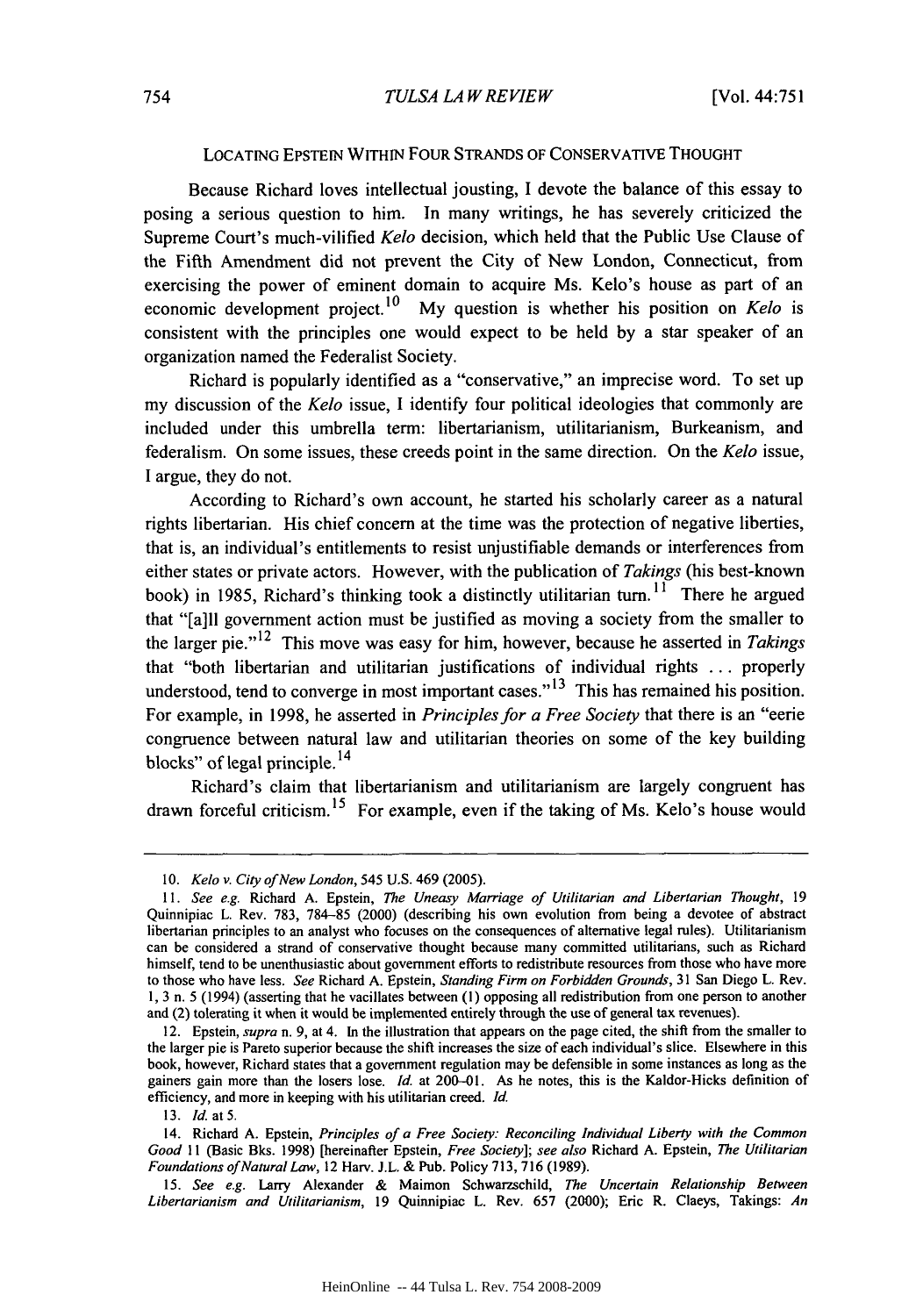increase the aggregate pie of New Londoners, a natural rights libertarian might nevertheless see it as an unwarranted interference with her personal autonomy. In many normative contexts, however, I myself find Richard's utilitarian approach highly congenial. I agree with Richard that judges and legislators engaged in shaping smallbore legal doctrines usually serve us best when they give primacy to efficiency considerations, such as the reduction of transaction costs and the provision of incentives. <sup>16</sup> This sort of utilitarian logic underlies, for example, the tendency of the common law of property to confer simple *in rem* entitlements on single owners.

In many policy arenas, the utilitarian approach is not at war with concerns about distributive justice. A citizen's interactions with a state play out over many years and occur on numerous fronts. If the state were consistently to adhere to rule utilitarianismthat is, to strive to adopt, without regard to the incidence of benefits or costs, costjustified rules when dealing with the many varied items on its legal agenda—in the long run, as a probabilistic matter, the vast majority of citizens would end up net gainers.<sup>17</sup>

When foundational legal entitlements are at stake, however, I myself would not necessarily make efficiency considerations paramount.<sup>18</sup> These basic entitlements include self-ownership, the protection of bodily integrity, and the ground rules that enable exchange. Virtually all of us would strongly oppose the institution of slavery on both distributive and liberty grounds, even in a context where it could somehow be proven that the system of slavery would benefit the non-slave population more than it would hurt those enslaved. And Richard, who has called self-ownership a "moral imperative," appears to agree.<sup>19</sup> Most legal issues that courts and legislatures confront, however, including the issue in *Kelo,* are not foundational. I agree with Richard that these other sorts of issues are appropriately analyzed by means of a largely, or even entirely, utilitarian calculus.

In his voluminous scholarly works, Richard usually focuses primarily on the proper configuration of substantive rights, not on the processes of legal change and the allocation of lawmaking responsibilities among different institutions. By contrast, Burkeanism and federalism, the final two strands of conservative thought that I identify, give primacy to these sorts of structural questions.

The thought of Edmund Burke is back. This Irish-born statesman warned of the dangers of overly rapid legal change—notably, in his own time, the French Revolution.<sup>20</sup>

*Appreciative Retrospective, 15* Win. & Mary Bill Rights J. 439,452-55 (2006).

<sup>16.</sup> Epstein, *supra* n. 5, at 30-36.

<sup>17.</sup> *See* A. Mitchell Polinsky, *Probabilistic Compensation Criteria,* 86 Q.J. Econ. 407 (1972); Richard A. Posner, *The Ethical and Political Basis of the Efficiency Norm in Common Law Adjudication*, 8 Hofstra L. Rev. 487, 491-95 (1980); *but cf.* John Rawls, *A Theory of Justice* 60-65 (Harv. U. Press 1971) (arguing that a person behind a veil of ignorance would reject an approach that would not serve the interests of those who are most disadvantaged).

<sup>18.</sup> *See* Robert C. Ellickson, *Order Without Law: How Neighbors Settle Disputes* 174-76 (Harv. U. Press 1991); *see also* Robert C. Ellickson, *The Household: Informal Order Around the Hearth* 13-21 (Princeton U. Press 2008). In my view, issues of distributive justice unquestionably warrant attention but usually are better addressed by means of broad tax and welfare policies than by adjustments to small-bore legal rules. *See* Louis Kaplow & Steven Shavell, *Should Legal Rules Favor the Poor?* 29 J. Leg. Stud. 821 (2000).

<sup>19.</sup> Epstein, *supra* n. 5, at 59. He couples this moral assertion with various utilitarian arguments against slavery. *Id.* at 54-59.

<sup>20.</sup> Edmund Burke, *Reflections on the Revolution in France* (Frank M. Turner ed., Yale Univ. Press 2003).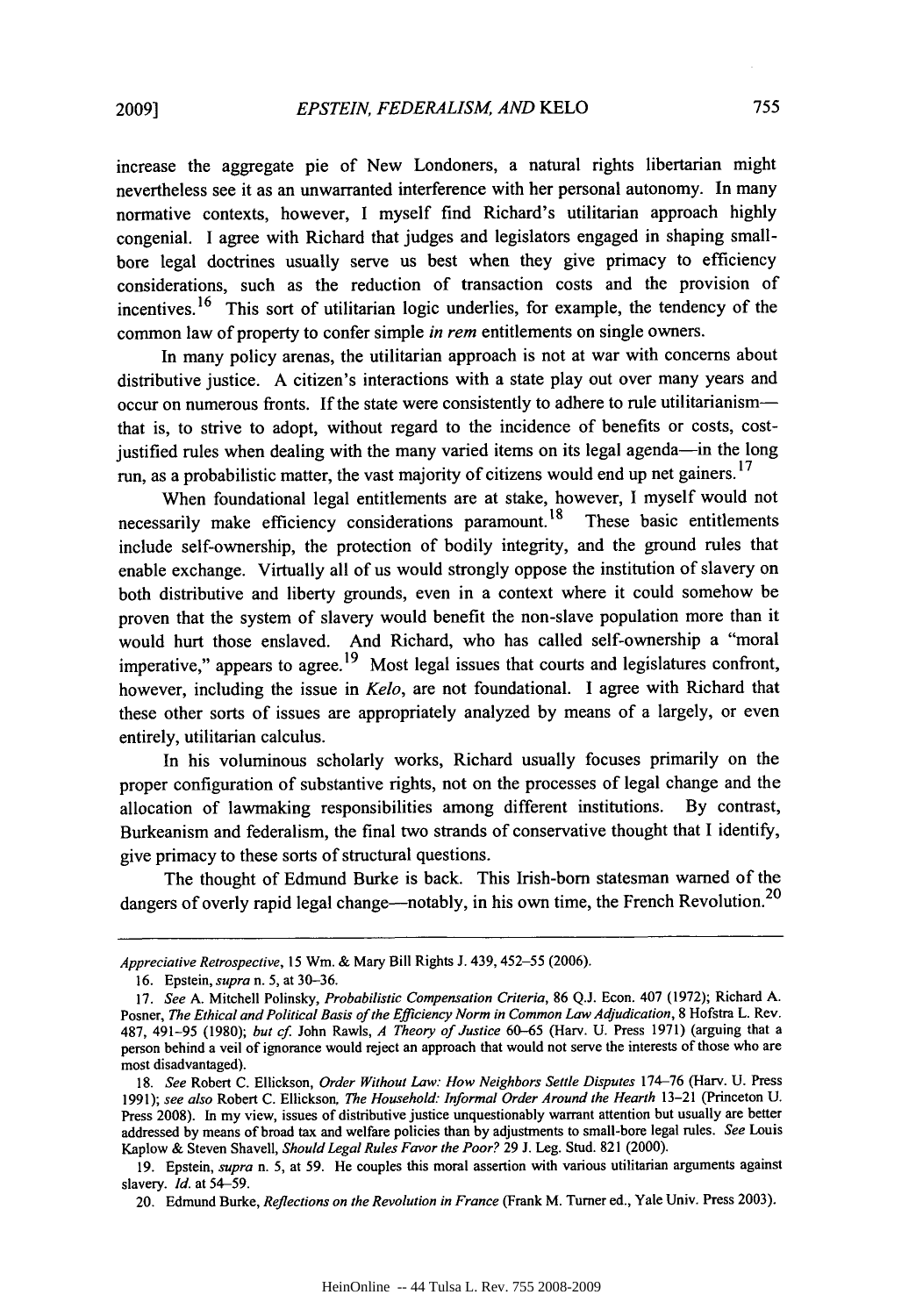Burke also was **highly** skeptical of top-down social planning and instead preferred to assign major roles to the diffuse institutions of civil society. **A** liberal state, **by** means of its property, contract, and association law, helps enable its citizens to build these institutions from the bottom up.

**A** generation ago, Alexander Bickel was one of the few law professors to find inspiration in Burke.<sup>21</sup> During the past decade or two, however, a highly diverse group of legal scholars, including Anthony Kronman, Thomas Merrill, Cass Sunstein, and Ernest Young, have praised part or all of the Burkean mindset.<sup>22</sup> Beyond the legal academy, commentators such as Sam Tanenhaus have pushed Burkeanism as the most promising basis for the revival of a conservative politics.<sup>23</sup> Given the boom in this brand of conservatism, it is noteworthy that not one of Richard's many articles includes a citation to Burke. <sup>24</sup>

The fourth strand of conservative thought, the federalist perspective, most closely reflects my own views on structural issues. **A** federalist favors organizing political, economic, and social life in accordance with the principle of subsidiarity. This calls for the decentralization of the authority to handle a task to the least centralized agency capable of handling that task. When significant scale efficiencies would not be sacrificed, federalists should support the decentralization of authority from a national government to smaller governments, and, where sensible, from governments to the institutions and customs of civil society.<sup>25</sup> The principle of subsidiarity, whose venerable roots lie in Catholic social thought, is explicitly endorsed in the treaty that created the European Community.<sup>26</sup> The same principle also is implicit not only in the **U.S.** Constitution, which limits the powers of the national government, but also in the

<sup>21.</sup> *See* Alexander M. Bickel, *The Morality of Consent* **11-25** (Yale Univ. Press **1975).**

<sup>22.</sup> *See e.g.* Anthony T. Kronman, *Precedent and Tradition,* **99** Yale **L.J. 1029 (1990);** Thomas W. Merrill, *Bork v. Burke,* **19 Harv. J.L. &** Pub. Policy **509 (1995);** Cass R. Sunstein, *Burkean Minimalism,* **105** Mich. L. Rev. **353 (2006);** Ernest Young, *Rediscovering Conservatism: Burkean Political Theory and Constitutional Interpretation,* **72 N.C.** L. Rev. **619** (1994). For a critical overview of the Burkean revival, *see* Carl T. Bogus, *Rescuing Burke,* **72** Mo. L. Rev. **387 (2007).**

**<sup>23.</sup>** Sam Tanenhaus, *Conservatism is Dead: An Intellectual Autopsy of the Movement,* 240 The New Republic 12 (Feb. **18, 2009):**

The story of postwar American conservatism is best understood as a continual replay of a single long-standing debate. On one side are those who have upheld the Burkean ideal of replenishing civil society **by** adjusting to changing conditions. On the other are those committed to a revanchist counterrevolution, the restoration of America's pre-welfare state *ancien regime.* And, time and again, the counterrevolutionaries have won. The result is that modem American conservatism has dedicated itself not to fortifying and replenishing civil society but rather to weakening it through a politics of civil warfare.

*Id.* at **13.**

<sup>24.</sup> *See supra tbl.* **1.**

*<sup>25.</sup> Accord* Epstein, *Free Society, supra* n. 14, at **31-39** (asserting that custom commonly is a defensible source of law).

**<sup>26.</sup>** *Treaty Establishing the European Community,* art. **5** (Dec. 24, 2002), 2002 **O.J. (C 325) 33:**

In areas which do not fall within its exclusive competence, the Community shall take action, in accordance with the principle of subsidiarity, only if and in so far as the objectives of the proposed action cannot **be** sufficiently achieved **by** the Member States and can therefore, **by** reason of the scale or effects of the proposed action, be better achieved **by** the Community.

*Id.* at **(C 325)** 42. For both an overview and defense of the principle, *see e.g.,* George **A.** Bermann, *Taking Subsidiarity Seriously: Federalism in the European Community and the United States,* 94 Colum. L. Rev. **331** (1994).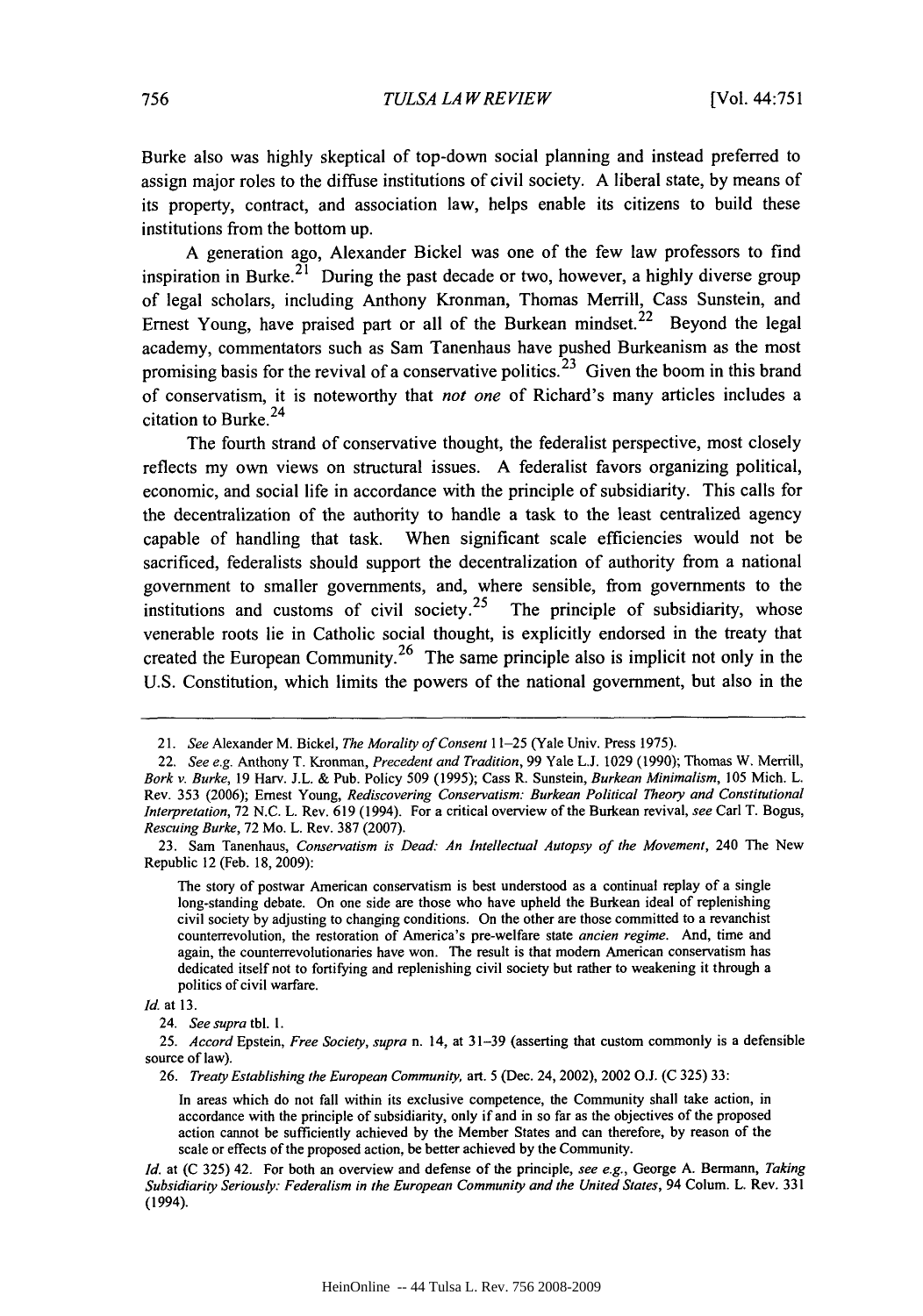state statutory and constitutional provisions that confer home rule on some municipalities. Federalists tend to oppose resolving the highly contested issues of the day-such as abortion, the death penalty, euthanasia, same-sex marriage-through federal constitutional litigation. Federal constitutional mandates centralize in two obvious ways: they nationalize the policymaking process and also insulate it from legislative alteration.<sup>27</sup>

Federalism is a close cousin of Burkeanism. Adherents of both creeds tend to be skeptical of the benefits, in many contexts, of centralized social planning. In some instances, however, the two systems of belief are not congruent. A federalist, for example, might favor a legal reform that would dramatically decentralize (such as the overruling of *Roe v. Wade28),* whereas a Burkean might object that a legal change of that magnitude would be too unsettling.<sup>29</sup>

Richard of course is fully aware that some scholars, including many who cannot be described as Burkeans or federalists, are deeply concerned about the structural dimensions of lawmaking. At places in his voluminous writings, he has identified himself as a "defender of federalism," primarily on the ground that the right of an individual or firm to exit from a state tends to limit abuses by state governments.<sup>30</sup> In one article he quotes this concise summary of federalism's virtues that appeared in an opinion of Justice O'Connor:

This federalist structure of joint sovereigns preserves to the people numerous advantages. It assures a decentralized government that will be more sensitive to the diverse needs of a heterogeneous society; it increases opportunity for citizen involvement in democratic processes; it allows for more innovation and experimentation in government; and it makes government more responsive by putting the States in competition for a mobile citizenry.<sup>31</sup>

For the reasons that Justice O'Connor expounds, Americans have benefited greatly from the regulatory competition that federalism engenders. Those who framed the U.S. Constitution wisely decided, for example, to leave the making of real property law, including eminent domain law, largely in the hands of the individual states.

In his analyses of takings law, however, Richard has never given any weight to

29. Justices O'Connor, Kennedy, and Souter make the latter argument in their joint opinion in *Planned Parenthood of Southeastern Pennsylvania v. Casey,* 505 U.S. 833, 854-69 (1992). *But cf.* Yair Listokin, *Learning Through Policy Variation,* 118 Yale L.J. 480 (2008) (asserting that Burkeans are likely to be too timid about adopting a new policy in a context where the policy could readily be reversed).

<sup>27.</sup> During the Jim Crow era in the South, the notion of "states' rights" became a cover for the perpetuation of legally enforced racial segregation. Thanks in considerable part to the Supreme Court's own efforts to redress the malapportionment of state legislative bodies and dismantle barriers that had limited the participation of black voters, federalism today is a far more viable principle than it was several generations ago. *See e.g. Reynolds v. Sims,* **377 U.S. 533** (1964) (holding that malapportioned districts used to elect Alabama legislators violated the equal protection clause).

**<sup>28.</sup>** *Roe v. Wade,* **410 U.S. 113 (1973)** (holding unconstitutional a state statute that banned abortion prior to the viability of the fetus).

<sup>30.</sup> Richard A. Epstein, *Exit Rights Under Federalism,* 55 L. & Contemp. Probs. 147, 147-49 (1992).

<sup>31.</sup> Richard **A.** Epstein, *The Federalism Decisions of Justices Rehnquist and O'Connor: Is Half a Loaf Enough?* 58 Stan. L. Rev. 1793, 1809 (2006) (quoting the opinion of Justice O'Connor in *Gregory v. Ashcrofi,* 501 U.S. 452, 458 (1991)). Justice O'Connor appended to her concise summary citations to two influential sources: Michael McConnell, *Federalism: Evaluating the Founders' Design,* 54 U. Chi. L. Rev. 1484, 1491-11 (1987) and Deborah Merritt, *The Guarantee Clause and State Autonomy: Federalism for a Third Century,* 88 Colum. L. Rev. 1, **3-10** (1988). *Gregory,* 501 U.S. at 458.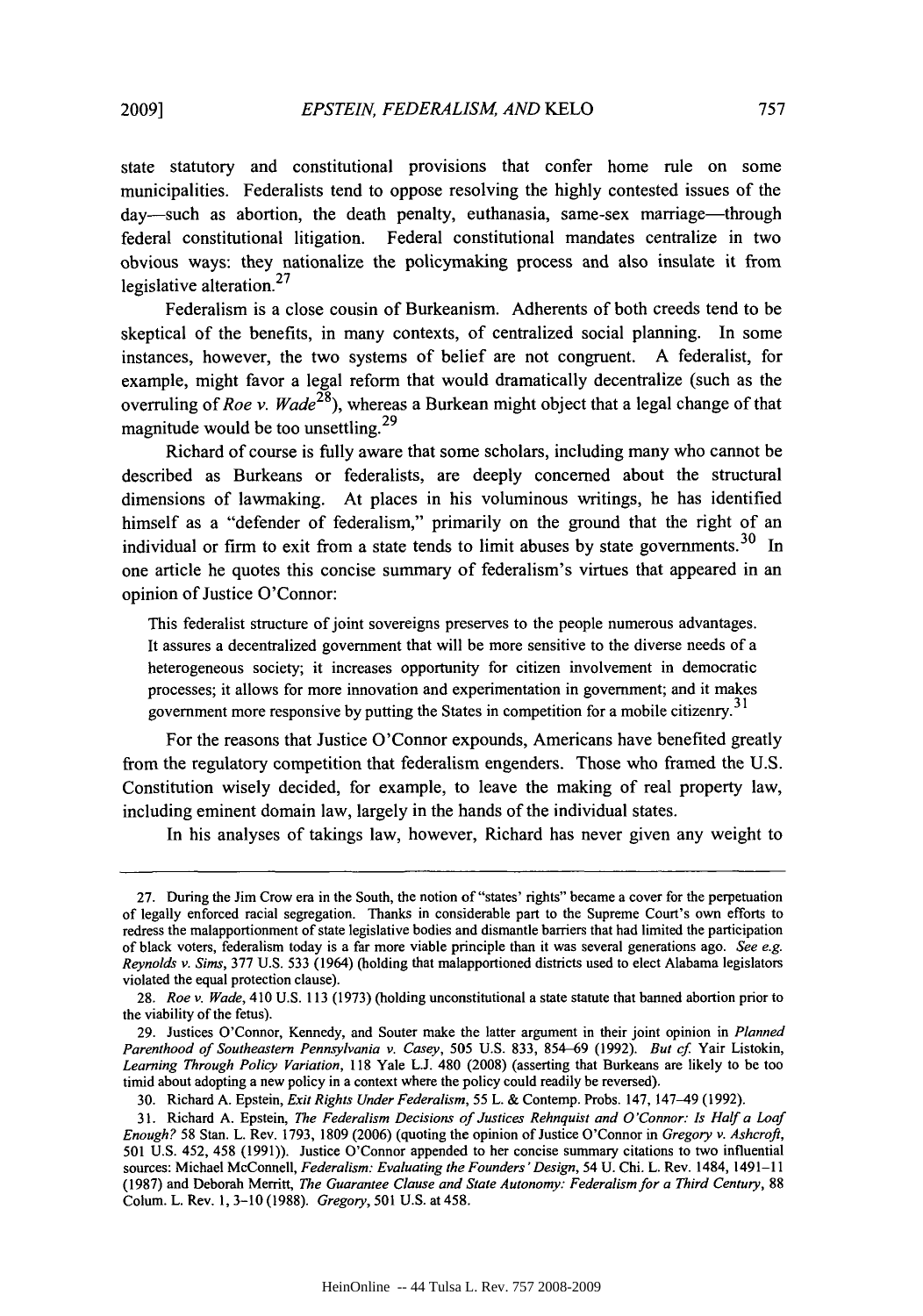issues of federalism. 32 And the *word federalism* does not appear in the index of any of the books in which he sets out his most overarching views about the structure of legal entitlements.<sup>33</sup> When there are specific substantive battles to be fought, he tends to push structural questions to the side.

#### EPSTEIN ON *KELO*

Just after the Supreme Court released its *Kelo* decision in June 2005, Richard published an essay in the Wall Street Journal that described the ruling as "truly horrible" and "a new low point in the Supreme Court's takings jurisprudence."<sup>34</sup> In subsequent commentary he has stuck with this negative assessment.<sup>35</sup>

Richard's criticisms of *Kelo* have been nuanced, worthy of a scholar who has spent decades puzzling over eminent domain issues. He does not resort to knee-jerk arguments based on asserted inherent rights of a private landowner to resist most intrusions from would-be government takers. His arguments instead are mostly-arguably exclusively-based on utilitarian considerations. In *Takings* and elsewhere, Richard has recognized that eminent domain can be a useful tool for overcoming holdout problems that otherwise would stymie a wealth-enhancing land assemblage.<sup>36</sup>

Nor does he categorically oppose the use of eminent domain to help a private business, as opposed, say, to open a new public thoroughfare. In *Kelo,* the New London Development Corporation (NLDC) had previously persuaded the Pfizer Corporation to build a major research facility on the waterfront of the Fort Trumbull area of the city. Thereafter, the NLDC shaped the redevelopment project on the adjoining ninety acres of land largely, although not entirely, to benefit  $Pfizer$ <sup>37</sup>. The NLDC's plans called for the construction of facilities, such as a hotel and conference center, that would directly enhance the value of Pfizer's research complex (and also, according to project advocates, boost the city's economy and tax base).<sup>38</sup> For Richard, a utilitarian, any intent to benefit Pfizer would not necessarily negate the presence of a "public use." In his *Wall Street Journal* article criticizing *Kelo,* Richard refers to the facts of *Strickley v. Highland Boy Gold Mining Co.*<sup>39</sup> There Justice Holmes, writing for a unanimous Court, sustained Utah's authorization of a mining company to use the power of eminent domain to acquire the rights of a single neighboring owner in order to install an aerial bucket line

<sup>32.</sup> I am not the first person to make this observation. *See* Stewart E. Sterk, *The Federalist Dimension of Regulatory Takings Jurisprudence,* 114 Yale L.J. 203, 215-17 (2004).

<sup>33.</sup> I am referring to Epstein, *supra* n. 5, Epstein, *supra* n. 9, and Epstein, *Free Society, supra* n. 14.

<sup>34.</sup> Richard A. Epstein, *Supreme Folly,* 245 Wall St. J. Al4 (June 27, 2005).

<sup>35.</sup> Richard A. Epstein, *Supreme Neglect: How to Revive Constitutional Protection for Private Property* 83-87 (Oxford U. Press 2008).

<sup>36.</sup> *See* Epstein, *supra* n. 9, at 161-81.

<sup>37.</sup> Jeff Benedict, *Little Pink House* 107-08, 115-16, 235-38 (Grand C. Publg. 2009) (reporting excerpts from internal Pfizer documents). Justices Stevens and Kennedy, who did not have access to some of the documents that Benedict uncovered, in their *Kelo* opinions stressed the trial judge's finding that the NLDC's plans were not primarily motivated to help Pfizer or any other private party. *Kelo,* 545 U.S. at 478, 491-92 (2005). The trial judge plausibly concluded that the NLDC's plans were less Pfizer-oriented on Parcel 4A, where Ms. Kelo's house was situated, than on some other parcels. *Kelo v. City of New London,* 2002 WL 500238 at \*\*1, 42 (Conn. Super. Mar. 13, 2002).

<sup>38.</sup> Benedict, *supra* n. 37, at 115.

<sup>39. 200</sup> U.S. 527 (1906).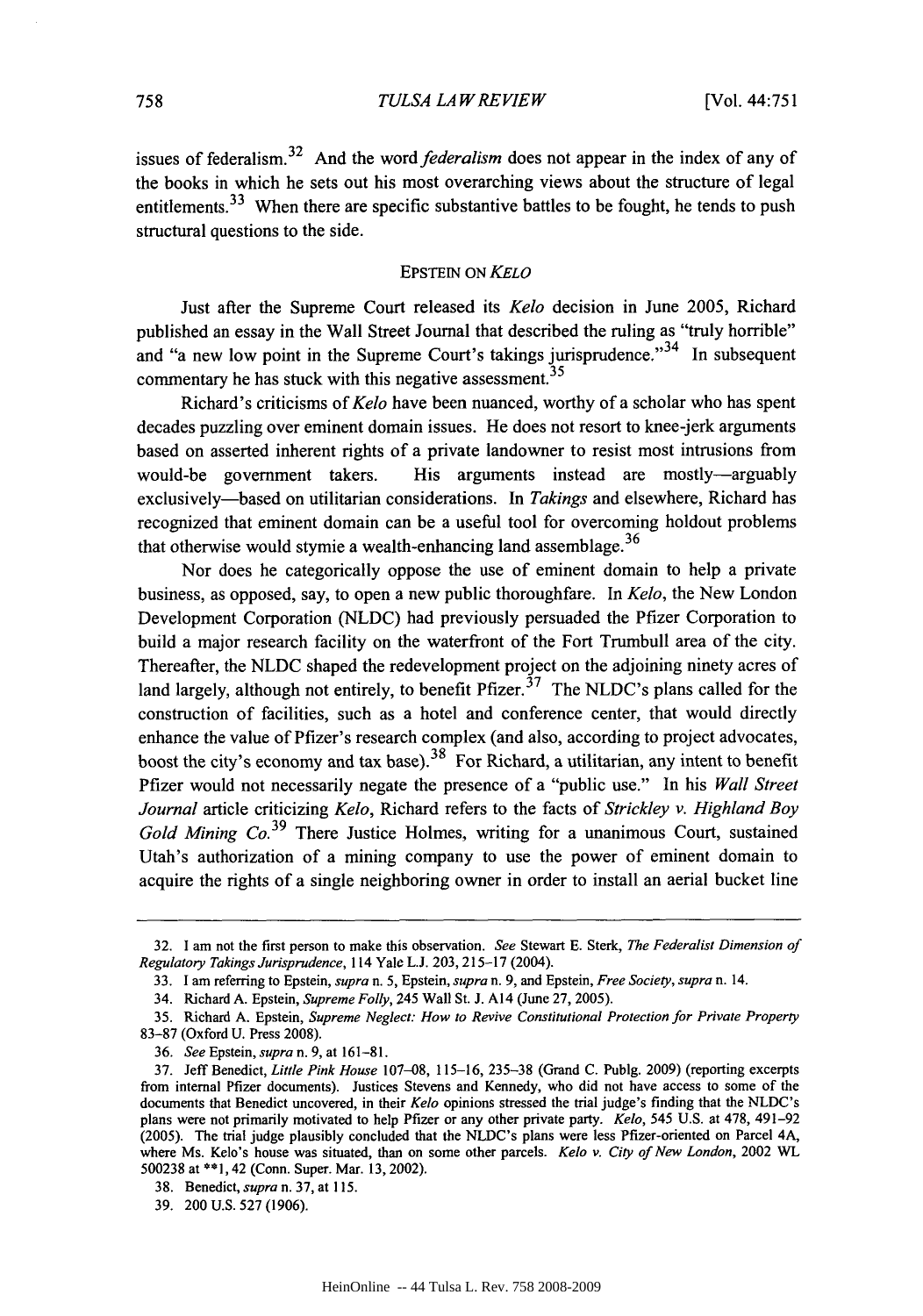for transporting ore. The *Strickley* result was justified, wrote Richard, to prevent the "blockade [of a] productive venture" on behalf of an owner of "scrub lands" who was holding out to "demand a huge chunk of the mining profits."<sup>40</sup>

Ms. Kelo's claim, Richard asserted, was quite different from that of the condemnee in *Strickley.* He offered four distinctions. First, Ms. Kelo and her fellow claimants were not acting strategically in that they did not want to sell their homes at all. Second, New London's plan did not appear to him to be a productive venture. The plan had yet to attract any private investors and also was suspiciously vague. The NLDC's plan, for example, ambiguously designated Ms. Kelo's block for "park support." Third, even if the New London venture promised to be productive, the project seemed not to necessitate the acquisition of the holdouts' houses. As a result, the owners could not obtain great leverage by refusing to sell. Fourth, according to Richard, the "subjective losses" of the New London homeowners would be "enormous" in comparison to those of the owner of the scrublands.<sup>41</sup> (These subjective losses would not be made whole if the homeowners were merely awarded, as just compensation, the market value of their houses.)

Had Richard been persuaded of the efficiency of New London's plan and had he also regarded Ms. Kelo as having the power to scotch it by holding out, it appears that he would not have wanted the Court to interpret the Public Use Clause to protect her.<sup>42</sup> Thus in *Takings* and elsewhere he has defended the federal constitutionality of the Mill Acts that enabled early industrialists to place dams across streams, thereby creating millponds that flooded upstream neighbors. At least when the Mill Act in question would require the industrialist to share some of the gains by paying extra compensation to those who lost their lands, Richard has argued that the Public Use Clause should not bar the taking.  $43$  A utilitarian he truly is.

### THE FOOLISHNESS OF NEW LONDON'S FORT TRUMBULL PROJECT

I wholly endorse Richard's conclusion that the New London Development Corporation was not justified in using eminent domain powers to take Ms. Kelo's house. In the United States, most city multiblock urban redevelopment projects involving total clearance, as the NLDC's project at Fort Trumbull initially did, have turned out poorly.<sup>44</sup> Cities typically undertake these sorts of ventures solely because a higher-level government has offered financial support that civic leaders find irresistible. The many failed urban renewal projects of the 1950s and 1960s, for example, arose out of large federal grants-in-aid. Absent fiscal inducements from the State of Connecticut, New

<sup>40.</sup> Epstein, *supra* n. 34.

<sup>41.</sup> Writing two years later, Richard put special stress on the third and fourth of these reasons: "So the best approach here is to accept the constitutional tradeoff that allows the taking only when the loss in subjective value is small and the locational necessities are great." Epstein, *supra* n. 35, at 85.

<sup>42.</sup> *Id.* at 83-86; *see also* Epstein, *Free Society, supra* n. 14, at 239-46 (arguing that the use of eminent domain powers may be justified to overcome "serious" holdout problems, and generally praising condemnations pursuant to the Mill Acts).

<sup>43.</sup> Id. at 240-41; Epstein, *supra* n. 9, at 170-75.

*<sup>44.</sup> See* Robert C. Ellickson & Vicki L. Been, *Land Use Controls: Cases and Materials* 830-31, 840-42 (3d ed., Aspen Publishers 2005) (citing sources supporting this proposition).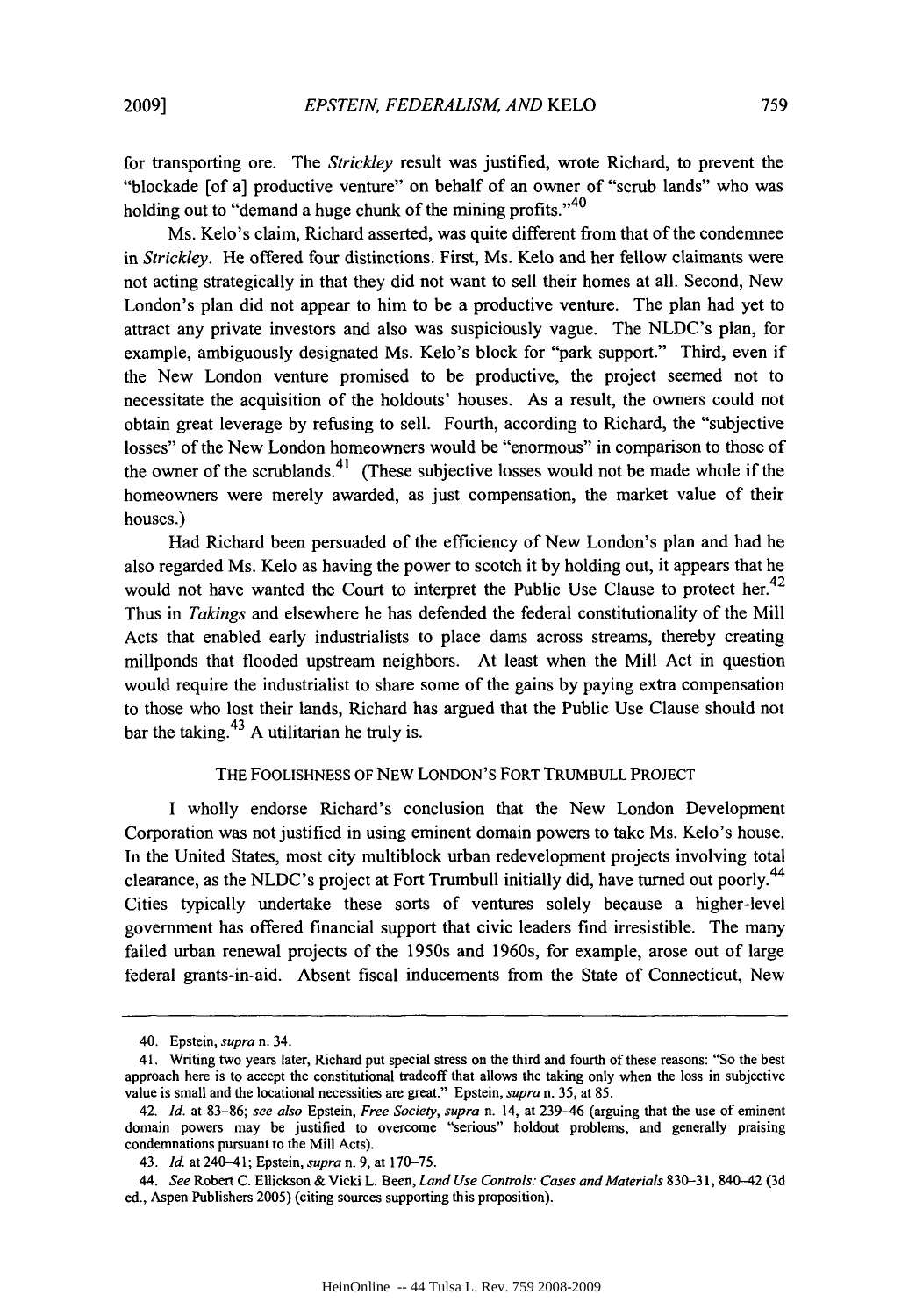London would never have embarked on a ninety-acre clearance project at Fort Trumbull. Connecticut Governor John Rowland and his staff actually initiated the provision of this aid, which ultimately totaled more than \$70 million, to prompt the City of New London to revivify the NLDC. $45$ 

Why are municipal pork-barrel projects so commonly the outgrowth of imprudent federal or state spending? When funding comes from above, many local taxpayers (some of the closest monitors of city hall) turn from opposition to support. And politicians at all levels of government tend to relish bricks-and-mortar projects. These undertakings provide opportunities to cut ribbons and, more importantly, award valuable contracts. Governor Rowland well understood that construction projects can prove to be personally helpful. The contractors and other intermediaries involved in these projects commonly reciprocate by making campaign contributions or other gifts. In 2005, the year of the *Kelo* decision, Rowland was sentenced to prison for having received free improvements to his vacation cottage (albeit not from a New London contractor).  $46$ 

The NLDC's plans for the Fort Trumbull project had numerous flaws. First, the undertaking was indefensibly large. By the end of the twentieth century, Hartford, New Haven, and other aging cities in New England rarely were designating for redevelopment an area as large as ninety acres (10-to-12 ordinary city blocks). Second, as mentioned, the NLDC's original plans called for total clearance of all structures in the project area. This bulldozer style of urban renewal, which tends to rob a city of its historic heritage, is distinctly passe.<sup>47</sup> Third, none of the key facilities included in the plans—namely a National Coast Guard Museum, and a hotel and conference center to complement Pfizer's facility-inherently required a site greater than 5-to-10 acres. A patient private land developer can assemble a site of that size without having to resort to the use of eminent domain. Both the Disney Corporation and Harvard University, for example, have accomplished far larger assemblages by using tactics such as secret buying agents.<sup>48</sup> Fourth, the NLDC's plan would have situated neither the museum nor the hotel on Parcels 3 and 4A, the blocks where all the *Kelo* holdouts were located.<sup>49</sup> None of the NLDC's other planned uses-office structures, high-end housing, parking for Fort Trumbull-required consolidated acreage large enough to pose risks of serious holdout problems. Fifth, the NLDC in effect admitted that it could have designed the project around the lands of the *Kelo* holdouts, who among them controlled only 2% of the total ninety acres.<sup>50</sup> For example, when pressured, the NLDC agreed not to condemn the

**50.** *Id.* at **215.**

<sup>45.</sup> See *Benedict, supran.* 36, at 9-11, 17-22, 52-54, 143.

<sup>46.</sup> William Yardley & Stacey Stowe, *A Contrite Rowland Gets a Year for Accepting* \$107,000 *in Gifts,* 154 N.Y. Times **Al** (Mar. 19, 2005).

<sup>47.</sup> *See* Benedict, *supra* n. **36,** at 265-66 (recounting an expert's testimony at the *Kelo* trial that only one of the hundred New England redevelopment projects in the previous ten years had called for complete clearance).

<sup>48.</sup> Daniel B. Kelly, *The "Public Use" Requirement in Eminent Domain Law: A Rationale Based on Secret Purchases and Private Influence,* **92** Cornell L. Rev. **I,** 22-24 **(2006).** The first phase of Harvard's planned Allston campus encompasses some **130** acres. *See* Lauren Marshall, *Harvard Submits Multi-Decade Master Plan Framework for Allston,* http://www.allston.harvard.edu/news/IMP%20Press%20Release%20011107.pdf (last accessed Sept. **28, 2009).**

<sup>49.</sup> Benedict, *supra* n. **36,** at **187, 207,** 243.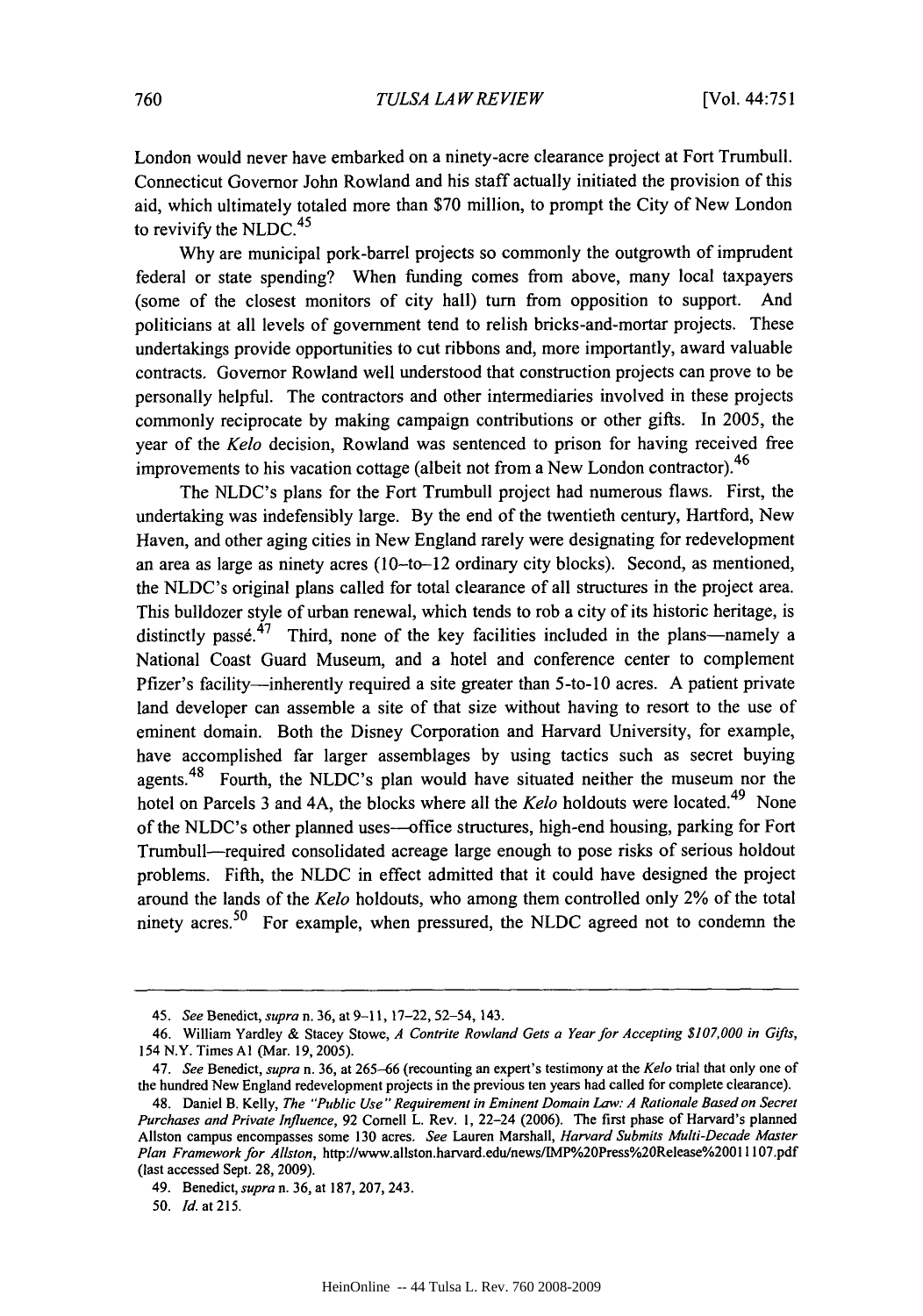building of the Italian Drama Club, a politically connected organization.<sup>51</sup> And during various negotiations, the NLDC's chosen developer, Corcoran Jennison, offered compromises that would have preserved the holdouts' buildings on Parcel  $3.52$ 

There is a facially plausible case for a public clearance project when a city intends to rejigger an obsolete street layout (as Los Angeles did just north of the USC campus) or to clean up abandoned piers and warehouses at a harbor (as Charleston, South Carolina did when it created its Waterfront Park). Because these sorts of assemblages commonly include public lands, a private actor without eminent domain powers cannot accomplish them in the absence of city help. The NLDC in fact did spend a portion of the state-provided funds to upgrade the roads, sewers, and streetlights in the Fort Trumbull project area.<sup>53</sup> But few of these expenditures necessitated difficult land assemblages. The trial judge's opinion in *Kelo* microscopically reviewed, for example, the NLDC's plans for improvements to the four streets surrounding Parcel 4A, Ms. Kelo's block.<sup>54</sup> East Street separates this block from Fort Trumbull State Park, a middling historical and recreational attraction. The NLDC desired to take the homes on Parcel 4A, among other reasons, to provide space for "bus pullovers" at which visitors to the park could disembark. The trial judge concluded, however, that there was no necessity to place these pullovers on Ms. Kelo's side of East Street rather than on the park's side. He asked rhetorically, "[C]an the state refuse to grant an easement of a few feet on state park land to save these homes  $\ldots$  ?"<sup>55</sup>

The *post-Kelo* history of the Fort Trumbull redevelopment project casts further doubt on its efficiency. The Supreme Court decision enabled the NLDC to complete its acquisitions, which it promptly did. In June 2006, Ms. Kelo, for example, sold her house to the NLDC for \$442,000, retaining the right to move the structure elsewhere. 56 The NLDC promptly demolished the holdouts' structures, but discovered that there was little immediate market demand for the vacant site created. Corcoran Jennison, since 1999 the NLDC's preferred developer for the most of the Fort Trumbull project, voluntarily relinquished that role in 2008. As of mid-2009, no ground had been broken for a new building anywhere on the ninety-acre site.<sup>57</sup> In late 2009, Pfizer announced that it would discontinue all operations at its Fort Trumbull complex and seek to sell or lease the facility.<sup>58</sup>

#### **A** FEDERALIST PERSPECTIVE ON THE ISSUE IN *KELO*

Richard and I thus agree that New London's Fort Trumbull project was a classic example of municipal abuse of the power of eminent domain. But does it necessarily

57. *Id.* at 377 (assessing the state of the project as of fall 2008); Associated Press, *Eminent Domain Battleground Still Bare,* New Haven Register **A3** (Sept. 26, 2009).

<sup>51.</sup> *Id.* at 65-66, 150-53, 163-64, 175-76.

<sup>52.</sup> *Id.* at 275, 278-79.

<sup>53.</sup> *Id.* at 254.

<sup>54.</sup> *Kelo,* 2002 WL 500238 at \*\*77-89.

*<sup>55.</sup> Id.* at \*87.

<sup>56.</sup> Benedict, *supra* n. 36, at 374.

<sup>58.</sup> Associated Press, *Pfizer to Close Site, Move 1,500 Jobs,* New Haven Register **CI** (Nov. 10, 2009).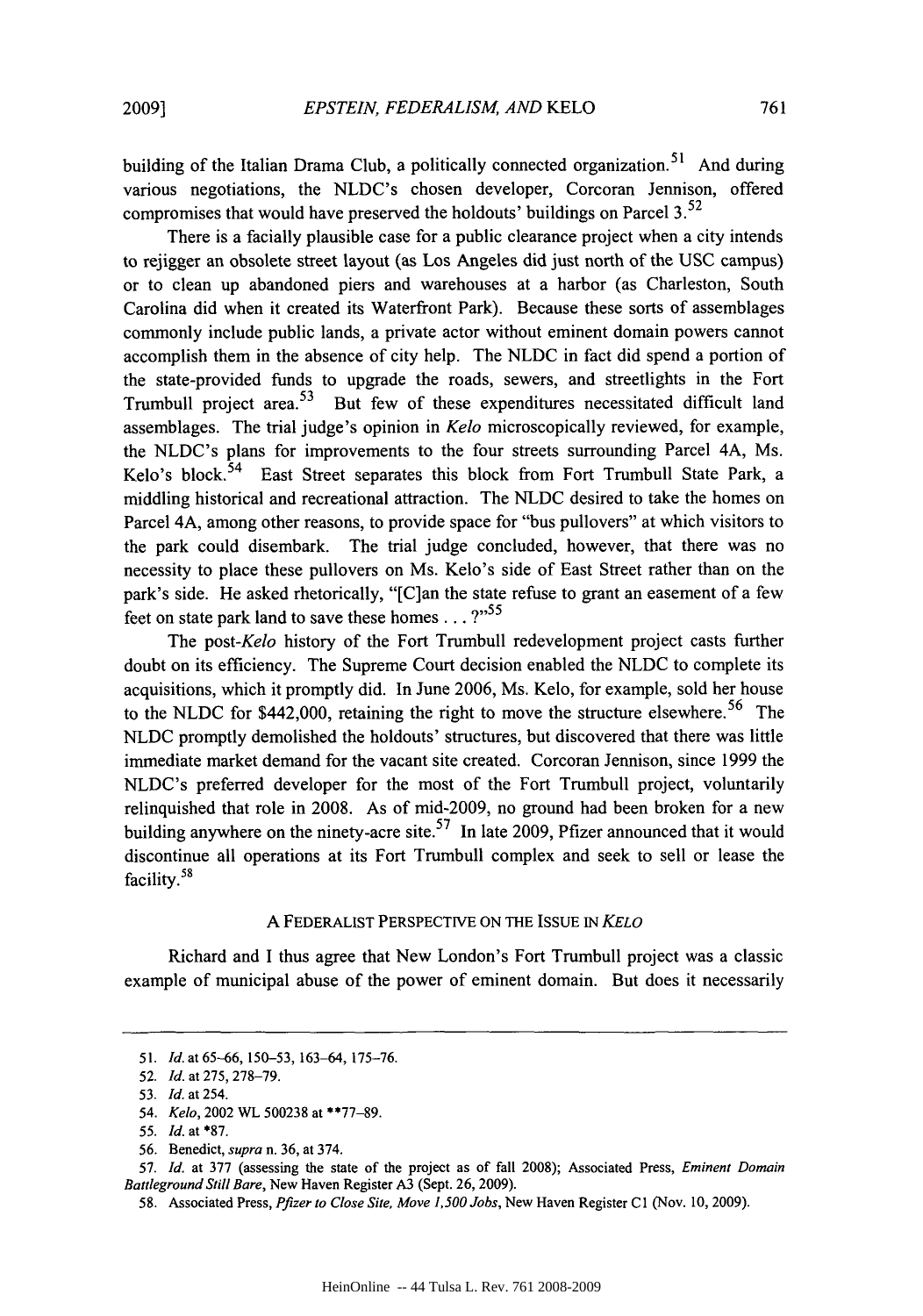follow that the United States Supreme Court should be on the front lines of efforts to curb these sorts of government excesses?<sup>59</sup> Richard does not hesitate to assign the Court that role.<sup>60</sup> I disagree. There are several other, more decentralized, institutions that are better suited to the task. In *Kelo,* these other actors included, most notably, the members of the state judiciary and the elected officials of both the State of Connecticut and the City of New London. Although, as noted, Richard has at times extolled the benefits of federalism, his writings on both takings and the public use issue seldom if ever broach the issue of the division of labor between the state and federal judiciaries.

In my view, state courts, not federal courts, should be centrally responsible for limiting eminent domain abuses **by** state and local agencies. In *Kelo,* the Supreme Court of Connecticut failed to perform its duties. The Connecticut Superior Court judge who had presided over the *Kelo* trial had held that New London was constitutionally barred, for lack of public necessity, from condemning the lands on Ms. Kelo's block.<sup>61</sup> Instead of affirming that carefully reasoned conclusion, the Supreme Court of Connecticut reversed it by  $4-3$  vote.<sup>62</sup> The same majority also dubiously declined to interpret that the "public use" clause of the Connecticut Constitution more strictly than the analogous federal clause.  $63$  Finally, these four justices rejected the dissenters' plausible argument that heightened judicial scrutiny was appropriate in an instance such as *Kelo* where eminent domain powers are being exercised to promote private economic development. 64 Although the Supreme Court of the United States' decision in *Kelo* ultimately was the one that became the object of public wrath, the Supreme Court of Connecticut, in fact, was the judicial institution that fell down on the job.

Unlike Richard, **I** conclude, on grounds of federalism, that the Supreme Court of the United States was wise in *Kelo* to refiain from imposing a restrictive set of national rules on cities' use of the power of eminent domain. **<sup>6</sup> <sup>5</sup>**A state's eminent domain policies have few effects on residents of neighboring states. When states are left free to shape their own rules of public use and public necessity, competitive federalism is at work.<sup>66</sup>

**<sup>59.</sup>** In this essay, all of my arguments concerning the use of eminent domain powers are couched in instrumental terms, just as Richard's arguments usually are. I do not directly appraise the pertinent judicial precedents and the constitutional and statutory texts that a judge would be compelled to discuss. Those legal authorities are assumed to be sufficiently open-textured to permit a judicial interpretation that would give primacy to the federalist values expressed elsewhere in the federal constitution. That the Justices who heard *Kelo* ended up writing four quite different opinions supports the notion that there indeed is room for varying interpretations. *See generally Kelo,* 545 U.S. 469.

<sup>60.</sup> Epstein, *supra* n. 35, at **8** ("As a matter of first principle, **I** take the decidedly unpopular view that the takings clause (and other constitutional provisions) commits this nation to a system of strong property rights and limited government.").

**<sup>61.</sup>** *Kelo,* 2002 WL 500238 at \*74 (holding that the NLDC had shown the requisite necessity for taking land in Parcel 3, but not in Parcel 4A, where Ms. Kelo's house was situated).

<sup>62.</sup> *Kelo* v. City of New London, 843 A.2d 500 (Conn. 2004).

**<sup>63.</sup>** *Id.* at 521-28.

*<sup>64.</sup> Id.* at 528-36, 555-56, **568-74.** *But ef id.* at 574-602 (Zarella, J., dissenting). The dissenters were prepared to invalidate the NLDC's takings in both Parcels 3 and 4A. They do not make clear, however, whether they would rest this result on the state public use clause, the federal public use clause, or both. *Id.*

<sup>65.</sup> **1** agree with Thomas Merrill that, contrary to its critics, the U.S. Supreme Court's *Kelo* decision actually raises the judicial standard of review under the federal public use clause. *See* Thomas W. Merrill, *Six Myths About* Kelo, 20 Prob. & Prop. 19, 20-21 (Jan.-Feb. 2006).

<sup>66.</sup> The immobility of land reduces political pressures on states and cities to treat landowners fairly. When a city has abused a landowner by inflicting either a physical or regulatory taking, the landowner can exit from